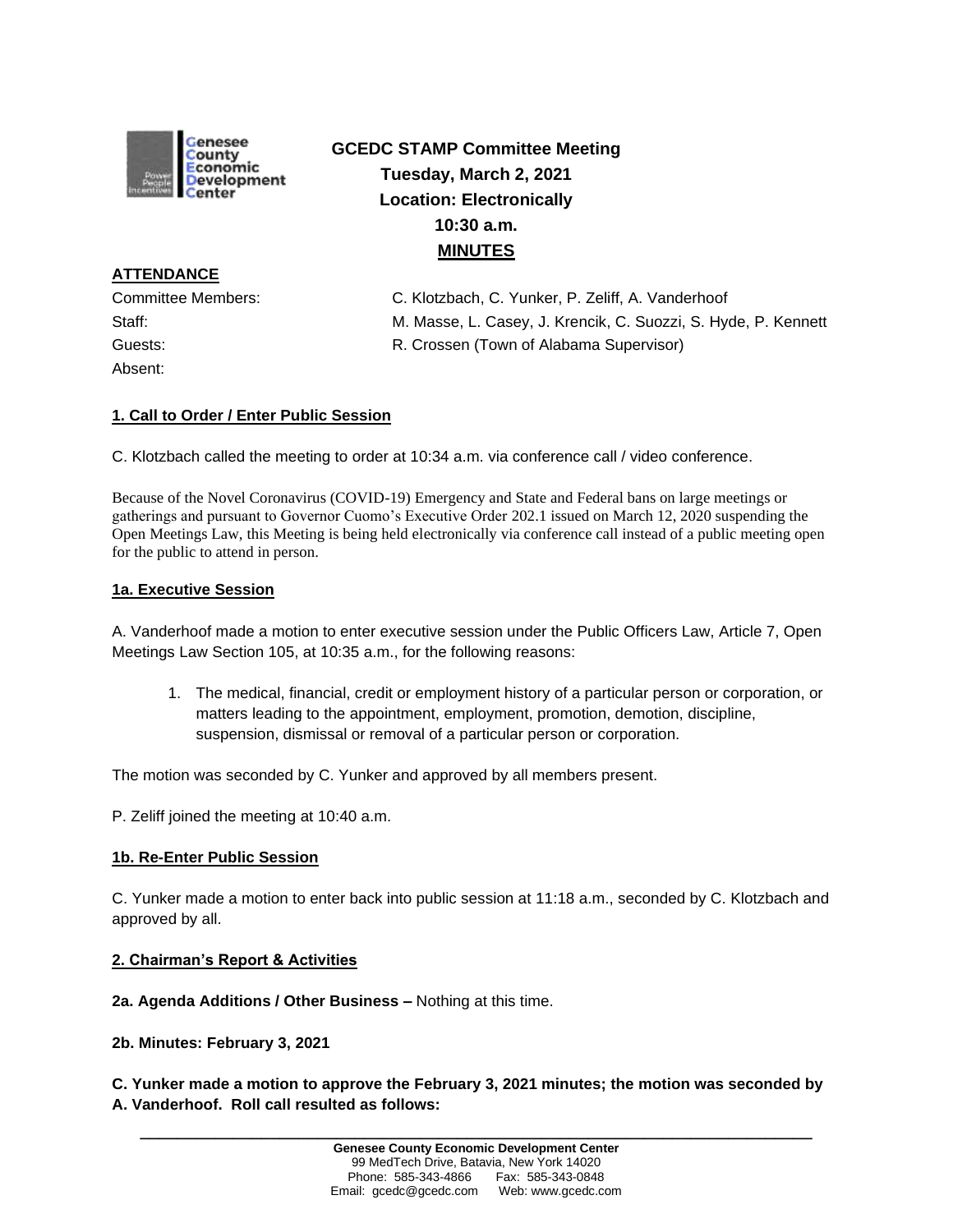P. Zeliff - Yes C. Klotzbach - Yes C. Yunker - Yes A. Vanderhoof- Yes

**The item was approved as presented.**

## **3. Discussions / Official Recommendations to the Board:**

**3a. Lewiston Road Purchase Resolution** – During the course of finalizing the design and engineering of the 6 mgd water coming to the STAMP site from Niagara County, the hydraulic analysis stated that a pump station would be needed to keep the water moving at a sufficient pressure and that pump station would need to be located near the Genesee/Niagara County line. When analyzing the properties in the area, there was a very limited number of options as a lot of the land in that area is owned by the USFWS or NYSDEC, which would take years to secure and become costly for any potential wetland impacts. It was noticed that there was one residence, 805 Lewiston Road, that was currently listed for sale on Zillow. The list price was \$69,900. The GCEDC made an offer of \$52,500. The owner countered with \$57,500 which is what staff is seeking approval on today. The house is currently vacant.

Fund commitment: \$57,500 (plus or minus any closing adjustments) for the acquisition to be covered under the \$33 million. The not to exceed amount of \$7,250 for closing costs and legal fees is listed in the authorizing resolution.

#### Resolution No. 03/2021 - 06

RESOLUTION (i) TAKING OFFICIAL ACTION TOWARD AND APPROVING THE ACQUISITION FOR ECONOMIC DEVELOPMENT PURPOSES OF THE REAL PROPERTY WITH THE TAX MAP PARCEL NO. 6.-1-8.12 AND ANY IMPROVEMENTS THEREON LOCATED IN GENESEE COUNTY, NEW YORK AND LOCATED AT 805 LEWISTON ROAD, ALABAMA, NEW YORK (THE "PROPERTY"), (ii) AUTHORIZING THE EXECUTION AND DELIVERY OF A PURCHASE CONTRACT AND RELATED DOCUMENTS WITH RESPECT TO THE ACQUISITION OF THE PROPERTY ("CONTRACT"), (iii) AUTHORIZING THE EXPENDITURE OF THE NECESSARY FUNDS OF THE AGENCY WITH RESPECT TO THE ACQUISITION OF THE PROPERTY, AND (iv) AUTHORIZING THE TAKING OF OTHER ACTION IN CONNECTION THEREWITH.

**A. Vanderhoof made a motion to recommend to the full Board approval of the purchase of 805 Lewiston Road for STAMP for \$57,500 plus any closing adjustments and legal fees not to exceed \$7,250 associated with the purchase; the motion was seconded by C. Klotzbach. Roll call resulted as follows:**

- P. Zeliff Yes
- C. Klotzbach Yes
- C. Yunker Yes
- A. Vanderhoof- Yes

**The item was approved as presented.**

**\_\_\_\_\_\_\_\_\_\_\_\_\_\_\_\_\_\_\_\_\_\_\_\_\_\_\_\_\_\_\_\_\_\_\_\_\_\_\_\_\_\_\_\_\_\_\_\_\_\_\_\_\_\_\_\_\_\_\_\_\_\_\_\_\_\_\_\_\_\_\_\_**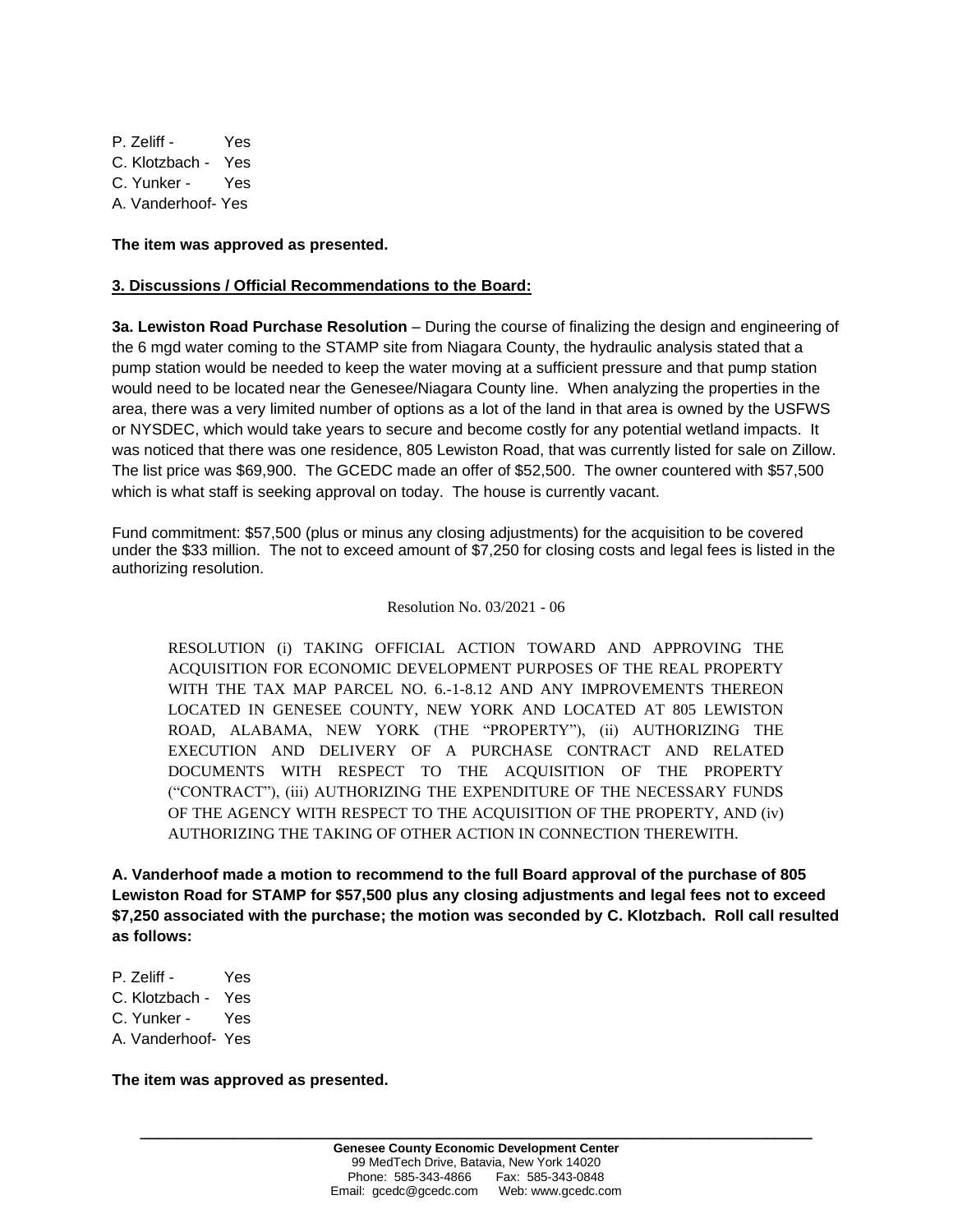**3b**. **PSA Project Gateway Resolution** – The GCEDC has received a Purchase and Sale Agreement from a potential project to acquire approximately 29.884 acres for tax parcel 10.-1-41 and part of 10.-1-42 for \$2,091,880 as well as a right of first refusal on 26.764 acres of tax parcel 10.-1-43.12.

Fund commitment: Legal fees to Harris Beach not to exceed \$25,000 based on time and billing for the transaction.

Resolution No. 03/2021 – 07

RESOLUTION OF THE GENESEE COUNTY INDUSTRIAL DEVELOPEMNT AGENCY D/B/A GENESEE COUNTY ECONOMIC DEVELOPMENT CENTER AUTHORIZING (i) THE SALE OF CERTAIN AGENCY OWNED REAL PROPERTY TO PLUG POWER INC., OR ITS PERMITTED ASSIGNS (ii) THE EXECUTION OF A PURCHASE AND SALE AGREEMENT, AND (iii) A DEED, AND RELATED DOCUMENTS IN CONNECTION WITH THE CLOSING OF THE PURCHASE AND SALE OF THE REAL PROPERTY.

**C. Klotzbach made a motion to recommend to the full Board the approval of Resolution #03/2021- 07 as presented; the motion was seconded by C. Yunker. Roll call resulted as follows:**

P. Zeliff - Yes C. Klotzbach - Yes C. Yunker - Yes A. Vanderhoof- Yes

# **The item was approved as presented.**

**3c. Phillips Lytle Contract Memo -** The GCEDC Board at the meeting on February 4<sup>th</sup>, 2021 approved an increase in our professional services legal engagement with Phillips Lytle as described below. **As an update**, we have proceeded with active engagement as approved. However, as a point of clarification, at this juncture, the effort being expended is more related to negotiations assistance and the formulation of a "STAMP Main Substation Development Agreement" among four involved parties and their responsibilities as it relates to the ownership, operations and maintenance, funding and engineering, procurement and construction of the substation supporting its implementation (within the framework as described below). The legal effort supporting detailed regulatory engagement of the PSC is being de-emphasized at this time.

**From 2/4/21 Board Meeting Packet:** 6.1 STAMP Main Substation – Phillips Lytle proposal (professional services – see attached): This proposal from Phillips Lytle is to provide legal, regulatory, and overall planning support from their energy law and consulting practice at Phillips Lytle. This is to foster completion of the design and engineering of the STAMP Main substation and related interconnection studies as well as to advance necessary ownership, operations and maintenance, regulatory and pricing models to enable the bidding, construction and operations of the 345kV to 115kV main substation at STAMP. Cost: not to exceed \$40,000.

No action was taken. For informational purposes only, S. Hyde clarified services that are being provided through this contract. This contract was previously approved at the February 4, 2021 Board meeting.